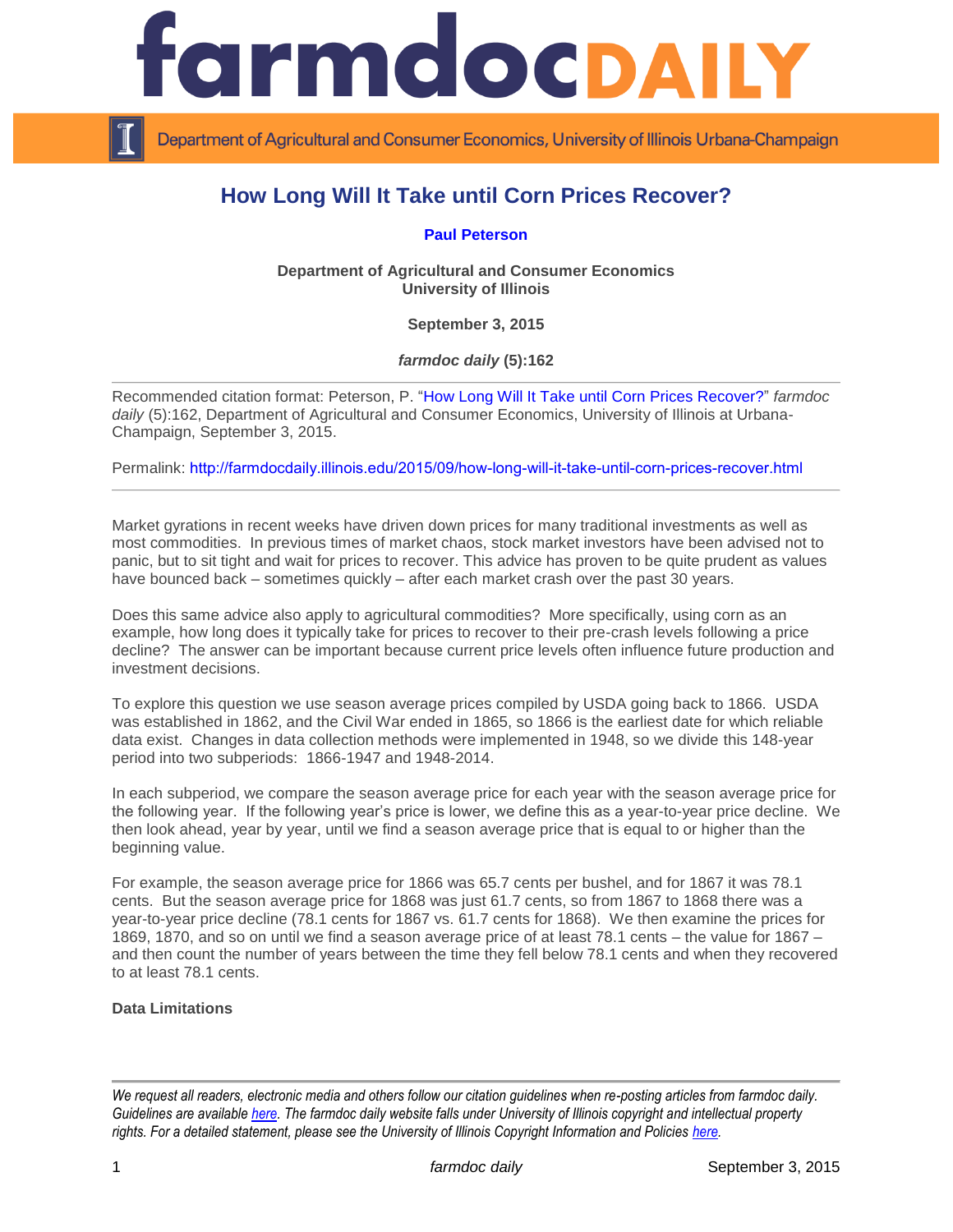These are season average prices, so there would have been higher-than-average prices as well as lowerthan-average prices during each marketing year. Consequently the results presented here may overstate the number of years required until a particular "recovery price" was achieved. However, by using averages we can be certain that a particular price actually occurred in that year.

Notice that we do not assume a farmer stored corn in a particular year and held it until it could be sold at a profit. There are no storage or interest components in these comparisons – we simply compare the season average prices for different years. We also do not make any adjustments for inflation; all prices are in non-inflation-adjusted terms.

### **1866-1947 Subperiod**

The 1866-1947 subperiod contains 82 marketing seasons, which allows us to make 81 year-to-year price comparisons. Within these 81 comparisons there were 42 year-to-year price increases, and 39 year-toyear price declines. For the 39 declines, the average time required for prices to recover was 9.0 years, but the individual times varied widely. Recovery times are shown in Figure 1, and are summarized in Table 1. In more than one-third (15 out of 39) of the cases, prices had recovered by the second year, and in nearly one-half (19 out of 39) prices had recovered by the third year. But for more than 20% (8 out of 39) of the price declines it required longer than 10 years for prices to recover. The longest recovery, from 1867, required 49 years before the season average price returned to its original level of 78.1 cents. Results for the 1869 crop were only slightly better, with a recovery time of 47 years.

Season average prices and average yields for the 1866-1947 subperiod are presented in Figure 2. Yields (red line) were relatively flat, but the price impact (blue line) of year-to-year yield variations – price dips in years with higher yields and price spikes in years with lower yields – is readily apparent, particularly in the early years. However, the largest price changes were driven by external factors: World War I in the 1910s, the economic boom in the 1920s, the Great Depression in the 1930s, and World War II in the 1940s. This chart graphically illustrates the shift from a largely domestic-based corn market and an economy largely insulated from the rest of the world, to the beginnings of an export-oriented corn market and an economy influenced by global affairs.

| Table 1. Recovery Time After a Downturn, 1866-1947 |                 |         |  |
|----------------------------------------------------|-----------------|---------|--|
| Average recovery time                              | 9.0 years       |         |  |
| Recovery Time                                      | Number of Cases | Percent |  |
| 2 years                                            | 15              | 38.50%  |  |
| 3 years                                            | 4               | 10.30%  |  |
| 4 years                                            | 3               | 7.70%   |  |
| 5 years                                            | $\mathcal{P}$   | 5.10%   |  |
| 2 to 5 years                                       | 24              | 61.50%  |  |
| 6 to 10 years                                      | 7               | 17.90%  |  |
| 11 to 20 years                                     | 2               | 5.10%   |  |
| >20 years                                          | 6               | 15.40%  |  |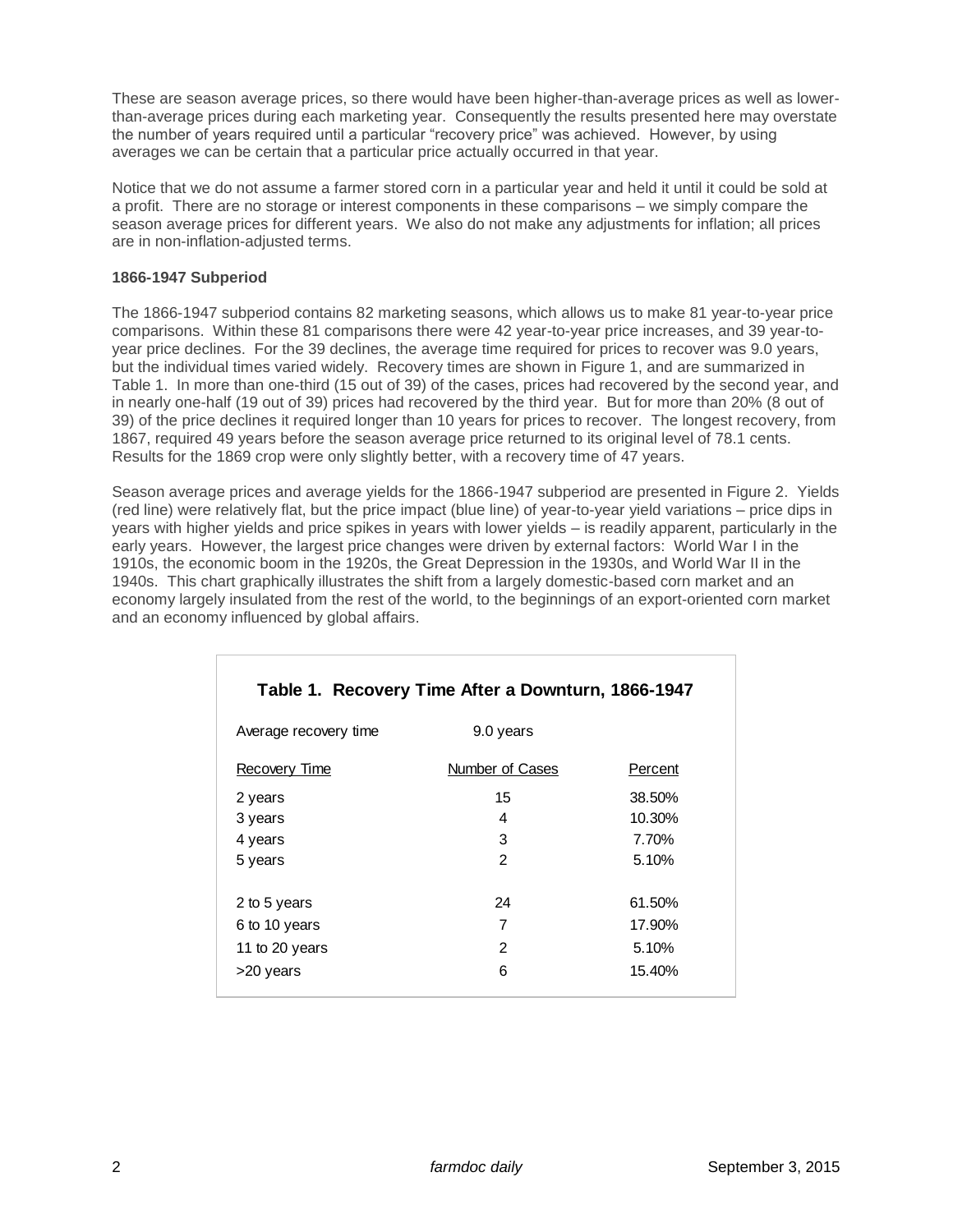

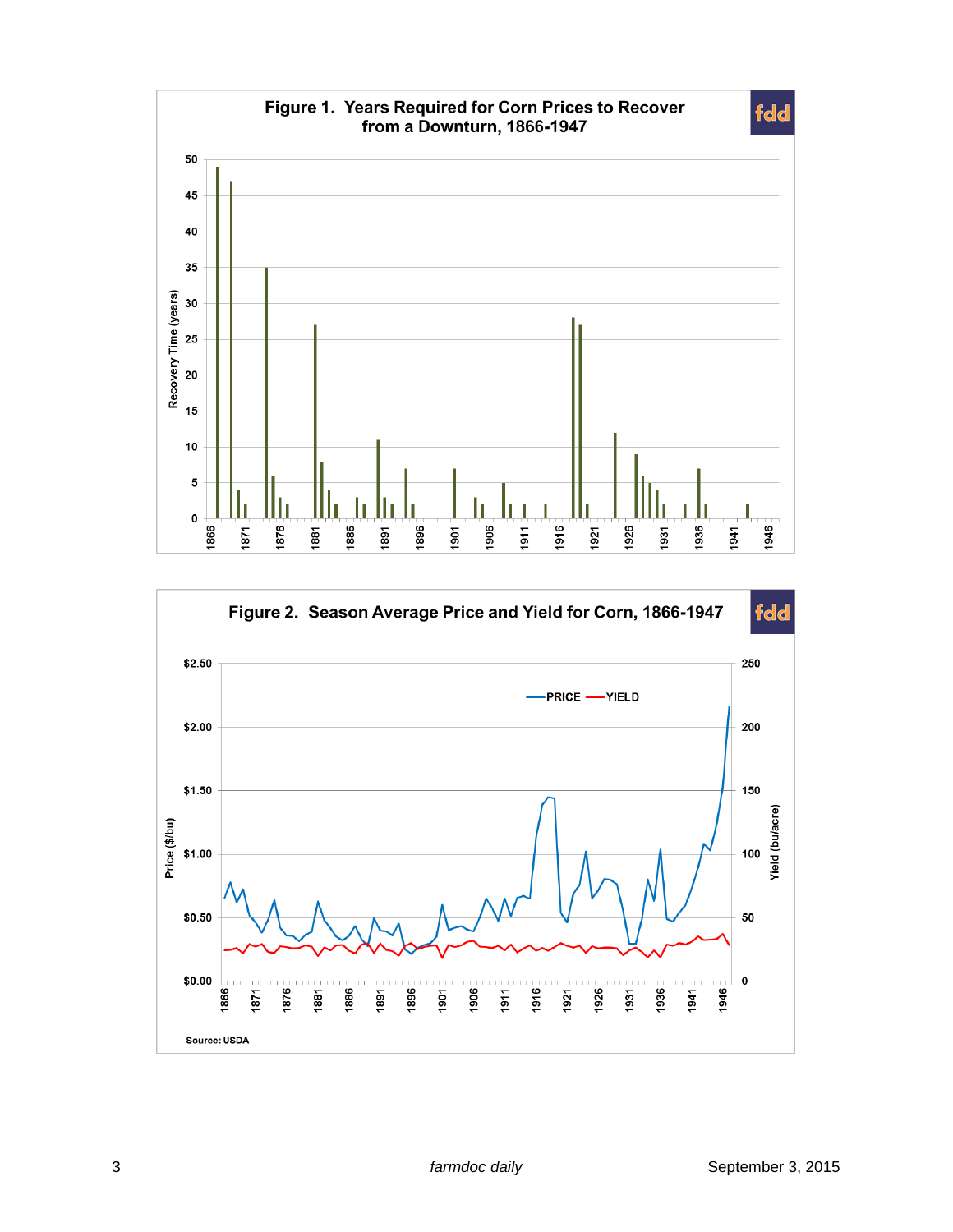#### **1948-2014 Subperiod**

The 1948-2014 subperiod contains 67 marketing seasons, which allows us to make 66 year-to-year price comparisons. Within these 66 comparisons there were 33 year-to-year price increases, and 33 year-toyear price declines; of the 33 declines, 31 have recovered. For the 31 declines with recoveries, the average time required for prices to recover was 7.4 years. Recovery times are shown in Figure 3, and are summarized in Table 2. In nearly one-third (9 out of 31) of the cases, prices had recovered by the second year, and nearly one-half (16 out of 31) prices had recovered by the fourth year. But more than one-fourth (8 out of 31) required between 11 and 20 years to recover, and the longest (from 1951) required 22 years. In addition, there are two years – 2012 and 2013 – which have not yet recovered to their previous levels of \$6.89 and \$4.46, respectively. We cannot yet make a determination for 2014 because the 2015 marketing year is just getting underway.

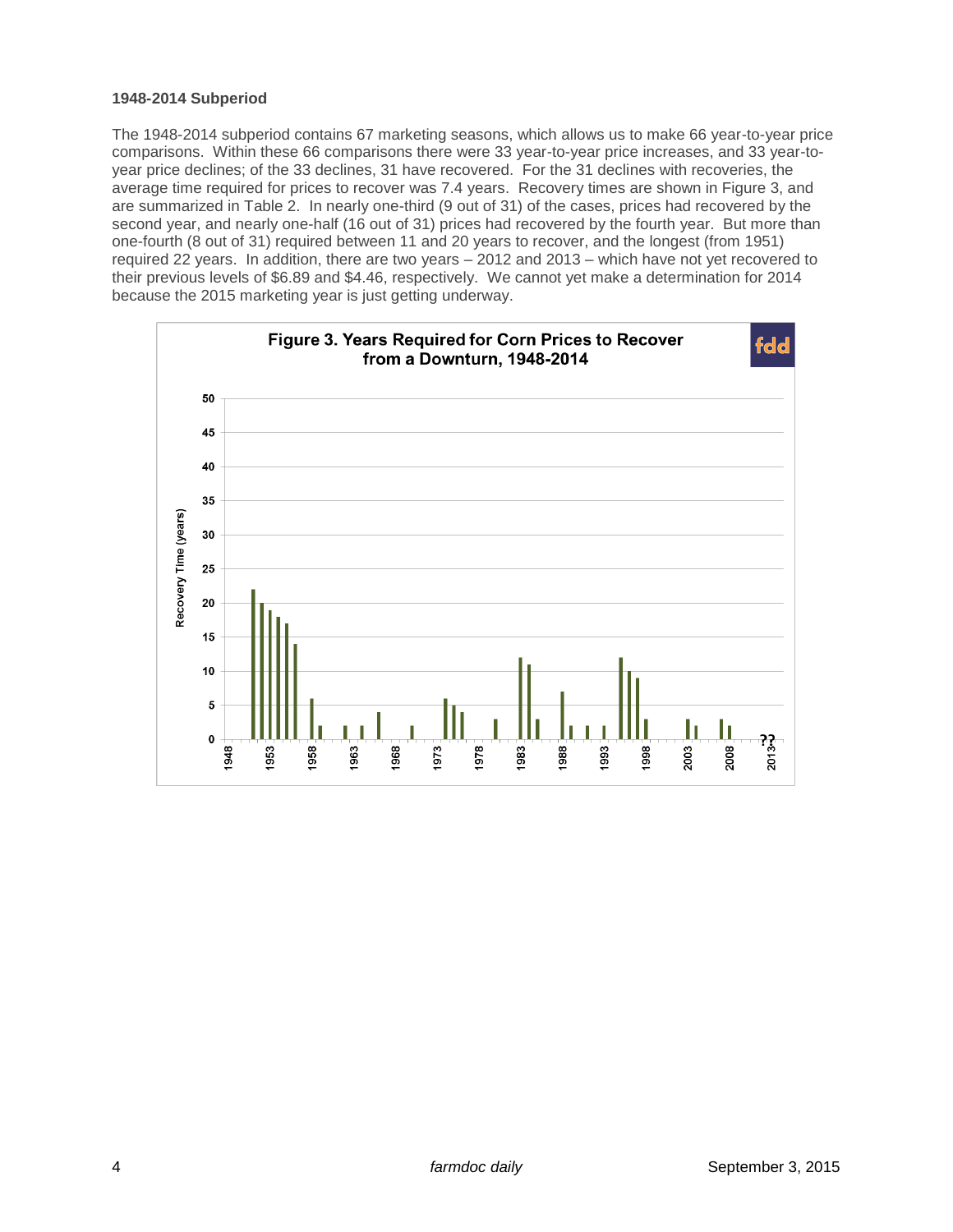| Table 2. Recovery Time After a Downturn, 1948-2014 |                 |         |  |
|----------------------------------------------------|-----------------|---------|--|
| Average recovery time                              | 7.4 years       |         |  |
| Recovery Time                                      | Number of Cases | Percent |  |
| 2 years                                            | 9               | 29.00%  |  |
| 3 years                                            | 5               | 16.10%  |  |
| 4 years                                            | 2               | 6.50%   |  |
| 5 years                                            | 1               | 3.20%   |  |
|                                                    |                 |         |  |
| 2 to 5 years                                       | 17              | 54.80%  |  |
| 6 to 10 years                                      | 5               | 16.10%  |  |
| 11 to 20 years                                     | 8               | 25.80%  |  |
| >20 years                                          | 1               | 3.20%   |  |
|                                                    |                 |         |  |
| Not yet recovered                                  | 2               |         |  |
|                                                    |                 |         |  |

Season average prices and average yields for the 1948-2014 subperiod are presented in Figure 4. In contrast to the earlier subperiod, yields (red line) have trended steadily higher due to advances in technology, but the impact of year-to-year yield variations on prices (blue line) is still apparent. But much like the earlier subperiod, the largest price changes were driven by external factors, beginning with the export boom of the 1970s. Since that time prices have been much more volatile, with large year-to-year moves in both directions.